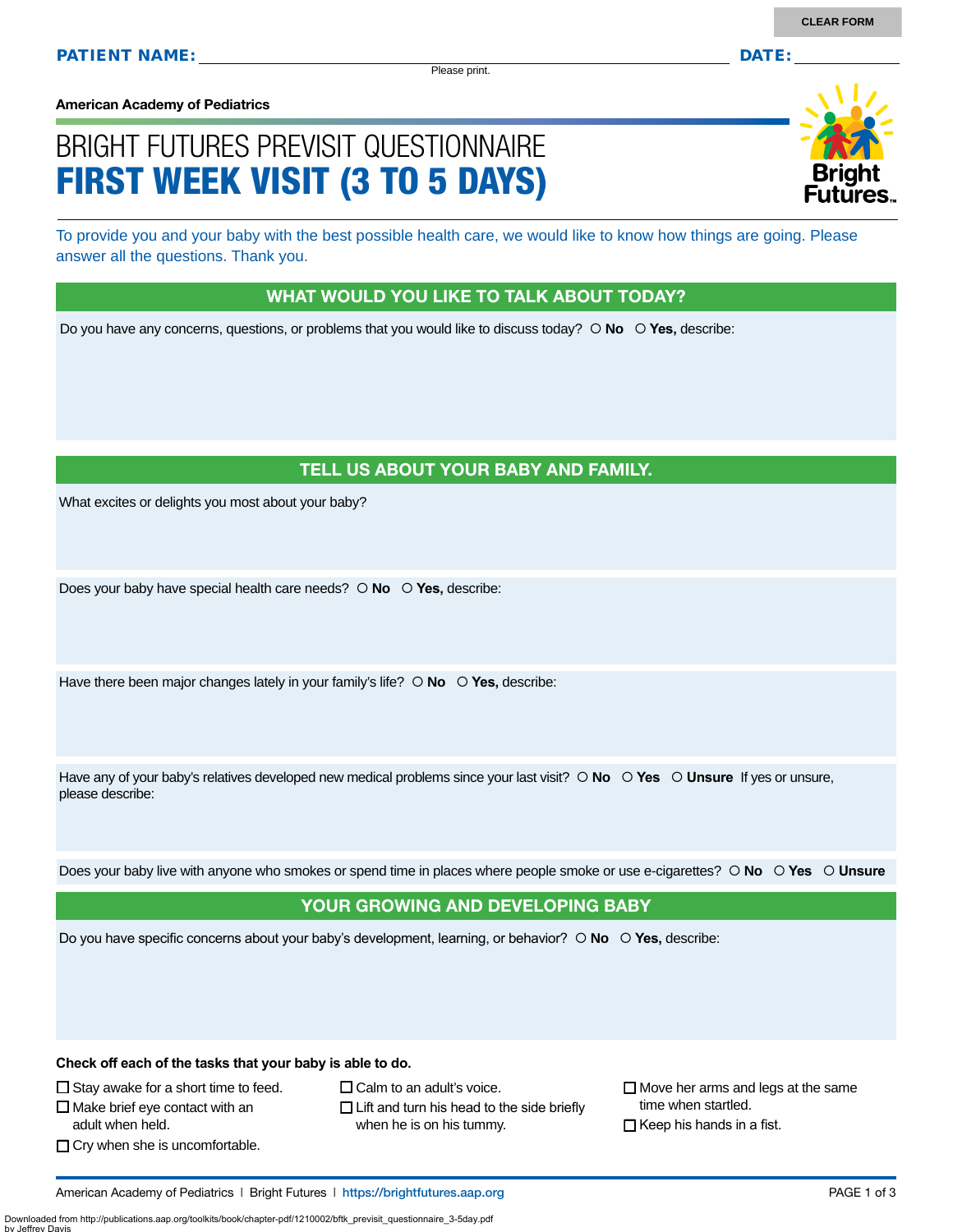Please print.

## FIRST WEEK VISIT (3 TO 5 DAYS)

RISK ASSESSMENT

**Vision**  $\vert$  Do you have concerns about how your baby sees?  $\vert$  O No  $\vert$  O Yes  $\vert$  O Unsure

### ANTICIPATORY GUIDANCE

How are things going for you, your baby, and your family?

#### YOUR FAMILY'S HEALTH AND WELL-BEING

| <b>Living Situation and Food Security</b>                                                                          |               |        |
|--------------------------------------------------------------------------------------------------------------------|---------------|--------|
| Is permanent housing a worry for you?                                                                              | $O$ No        | O Yes  |
| Do you have the things you need to take care of your baby, such as a crib, a car safety seat, and diapers?         | O Yes         | $O$ No |
| Does your home have enough heat, hot water, and electricity?                                                       | O Yes         | $O$ No |
| Do you have health insurance for yourself?                                                                         | O Yes         | $O$ No |
| Within the past 12 months, were you ever worried whether your food would run out before you got money to buy more? | $O$ No        | O Yes  |
| Within the past 12 months, did the food you bought not last, and you did not have money to get more?               | $\circ$ No    | O Yes  |
| Do you need help in finding community support services, such as WIC or food stamps?                                | $\bigcirc$ No | O Yes  |
| <b>Family Support</b>                                                                                              |               |        |
| Do you search the Internet to learn about how to care for your baby?                                               | $O$ No        | O Yes  |

#### GETTING TO KNOW YOUR BABY

| How You Are Feeling                                               |              |            |
|-------------------------------------------------------------------|--------------|------------|
| Do you sleep when the baby sleeps?                                | O Yes        | $O$ No     |
| Does your partner or do other family members help with the baby?  | O Yes        | $\circ$ No |
| If you have other children, are you able to spend time with them? | ONAIOYesIONo |            |

#### CARING FOR YOUR BABY

| Do you read to your baby?                                                                    | O Yes      | $O$ No |
|----------------------------------------------------------------------------------------------|------------|--------|
| Is a TV, computer, tablet, or smartphone on in the background when your baby is in the room? | $O$ No     | O Yes  |
| Is your baby able to fully awaken for feedings?                                              | O Yes      | $O$ No |
| Do you have questions about how to calm your baby?                                           | $\circ$ No | O Yes  |
| When to Call Your Doctor/Emergency Planning                                                  |            |        |
| Do you know how to take your baby's temperature rectally?                                    | O Yes      | $O$ No |
| Do you have a list of emergency phone numbers?                                               | O Yes      | $O$ No |
| Do you have any questions about taking your baby out in public places?                       | $O$ No     | O Yes  |

#### FEEDING YOUR BABY

| <b>General Information</b>                                                                        |        |               |
|---------------------------------------------------------------------------------------------------|--------|---------------|
| Does your baby feed well?                                                                         | O Yes  | $O$ No        |
| Do you have any questions about how your baby is growing?                                         | $O$ No | O Yes         |
| Are you having problems burping your baby?                                                        | O Yes  | $O$ No        |
| Can you tell when your baby is hungry?                                                            | O Yes  | $O$ No        |
| Can you tell when your baby is full?                                                              | O Yes  | $O$ No        |
| Does your baby have 5 or 6 wet disposable diapers (or 6–8 cloth diapers) and 3 or 4 stools a day? | O Yes  | $\bigcirc$ No |